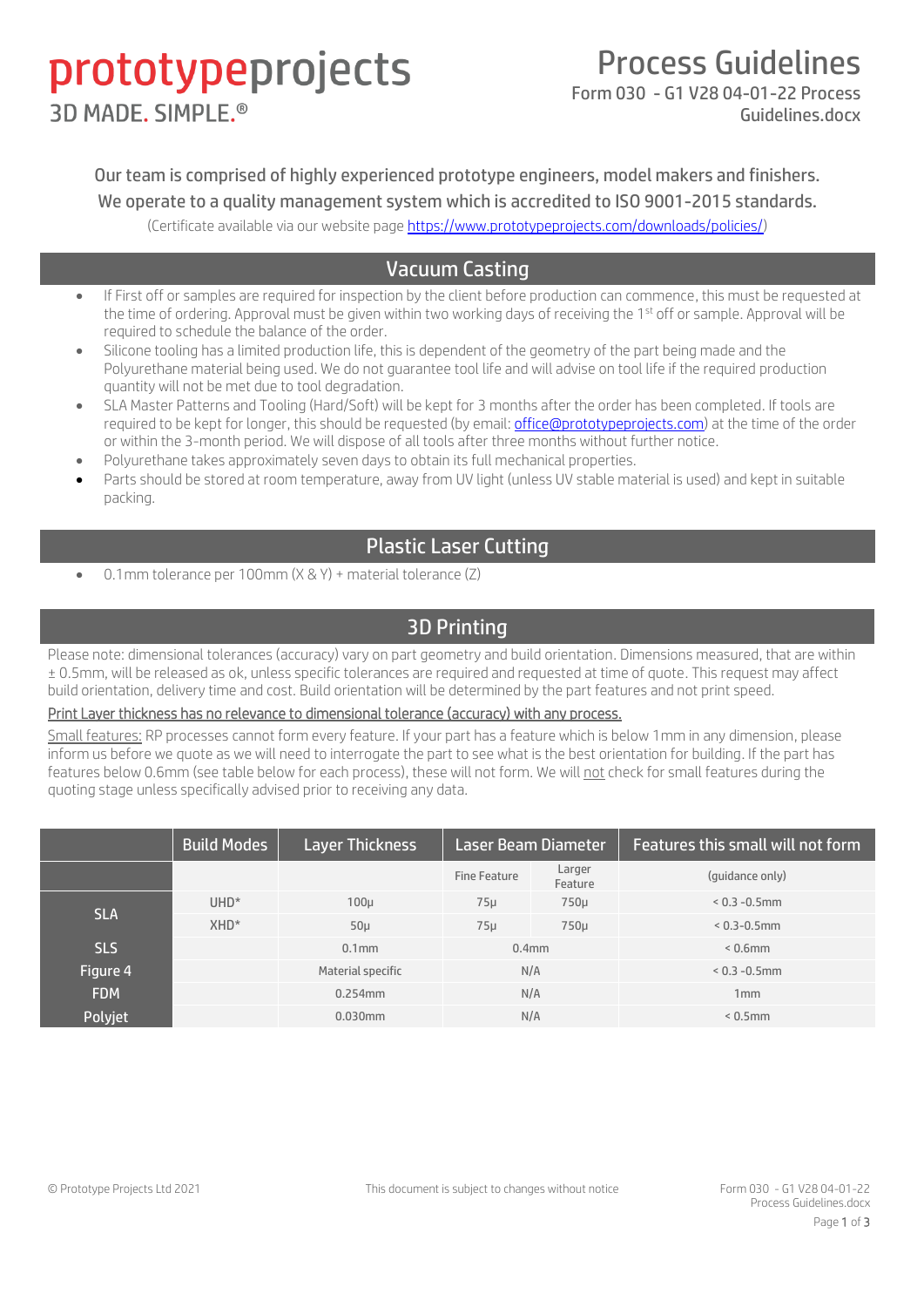## prototypeprojects **3D MADE, SIMPLE®**

Process Guidelines

### Form 030 - G1 V28 04-01-22 Process

Guidelines.docx

**CNC** 

We can machine from 3D CAD files; we do not need a 2D drawing unless specific tolerances/thread/detail is called for. All parts will be machined to a general machining tolerance applicable to the material selected, unless a specific tolerance is required and advised of at time of estimating. Details received after quoting and order placement may require requoting. Inspection reports need to be requested at time of quoting.

- General Machining tolerance: ± 0.1mm
- Any dimension reports required (F.A.I.R.) must be requested at time of estimate request. If these are requested after we have submitted our estimate, we reserve the right to submit advised costs and timing schedules to cover the extra work required.
- We will only measure to two (2) decimal places.
- If First off or samples are required for inspection by the client before production can commence, this must be requested at the time of estimating. Approval must be given within two working days of receiving the 1st off or sample. Failure to approve will result in the order being rescheduled.
- Only critical dimensions will be measured; these need to be highlighted on the 2D drawing.
- Production inspection quantities: 10% of total quantity (must be requested at time of ordering)
- Certificate of Conformance: available upon request at time of ordering (charge may be applied)
- RoHS Material Statement: subject to supplier availability and must be requested at time of order.

#### Dispatch times for 3D Printing & CNC

We offer a free delivery service to clients within a 15-mile radius of Royston.

Delivery to clients outside the 15-mile radius of Royston will be via Royal Mail Next business day before 1pm service or equivalent, for which there is a charge. Other delivery options are available, please ask.

When requesting a quote or ordering please specify the following:

| Number of working days to dispatch |                                |            |  |  |
|------------------------------------|--------------------------------|------------|--|--|
|                                    | <b>3D Printing</b>             | <b>CNC</b> |  |  |
| Express*                           | Next day - 5pm order cut off** |            |  |  |
| Standard                           |                                |            |  |  |
| Economy                            | 8                              | 12         |  |  |

\*subject to process, part size, build time and capacity.

\*\* Quote requests must be sent before 4pm

All express orders are subject to timing risk and cannot be guaranteed. If your project is time critical, please contact us to discuss timing requirements.

#### Request for Quote and Placing Your Order Times

| <b>Express Orders Only</b> | <b>RFO</b>       | Order Received by |
|----------------------------|------------------|-------------------|
| <b>3D Printing</b>         | 4 <sub>D</sub> m | 5 <sub>pm</sub>   |
| CNC                        | 1pm              | 5 <sub>pm</sub>   |

All other Service Level orders received after 1pm will be schedule from the next working day.